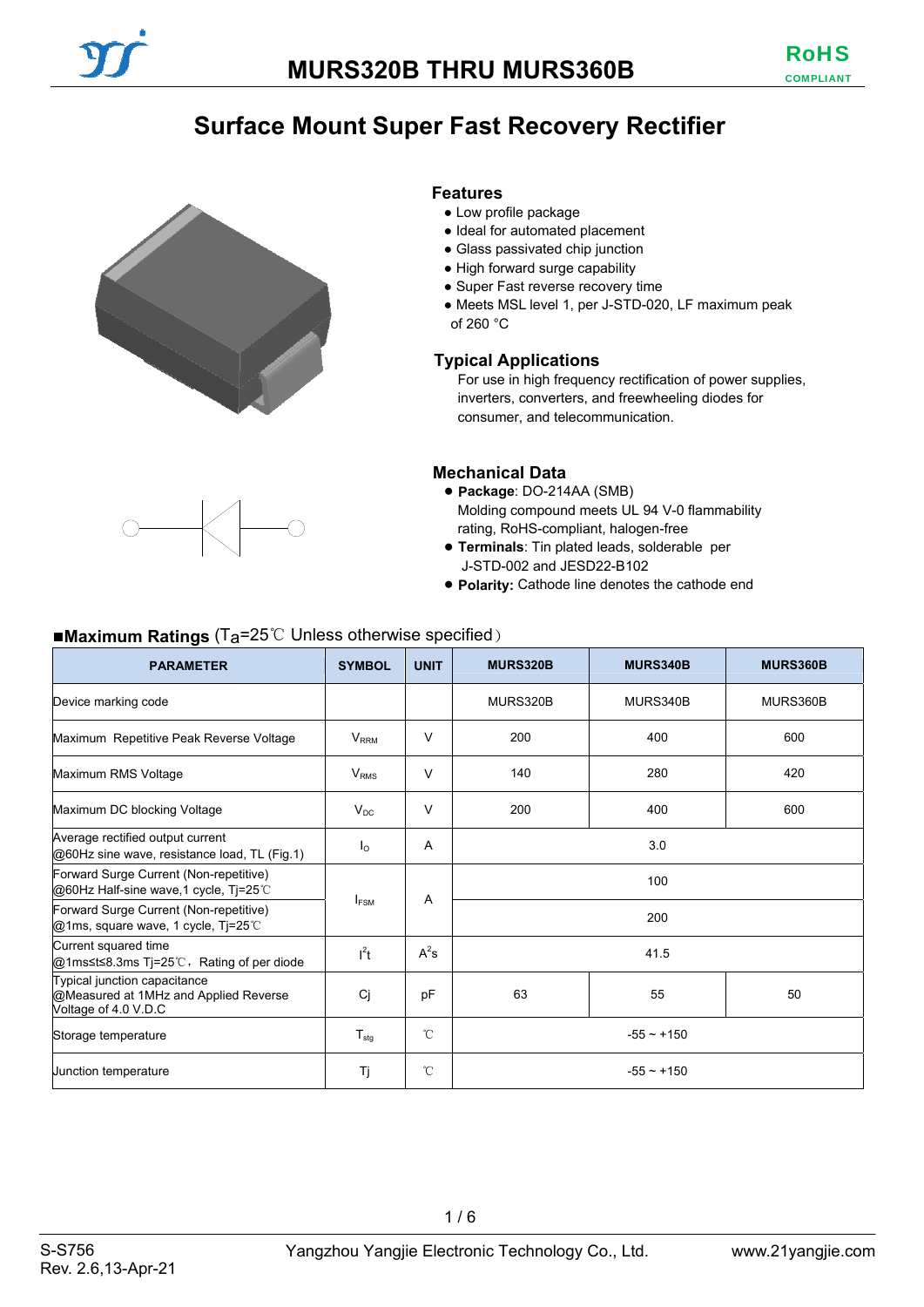# ■**Electrical Characteristics** (T<sub>a</sub>=25<sup>°</sup>C Unless otherwise specified)

| <b>PARAMETER</b>                                        | <b>SYMBOL</b>              | <b>UNIT</b> | <b>TEST</b><br><b>CONDITIONS</b>         | <b>MURS320B</b> | <b>MURS340B</b> | <b>MURS360B</b> |
|---------------------------------------------------------|----------------------------|-------------|------------------------------------------|-----------------|-----------------|-----------------|
| Maximum instantaneous<br>forward voltage drop per diode | $V_F$                      | v           | $IFM=3.0A$                               | 0.92            | 1.25            |                 |
| Maximum reverse recovery time                           | $\mathsf{L}_{\mathsf{IT}}$ | ns          | $I_F = 0.5A, I_R = 1.0A,$<br>$L = 0.25A$ | 35              | 50              |                 |
| Maximum DC reverse current at                           |                            |             | Ti =25 $^{\circ}$ C                      |                 |                 |                 |
| rated DC blocking voltage per diode                     | $_{\rm IR}$                | μA          | Ti =125 $\degree$ C                      | 50              |                 |                 |

### ■**Dynamic Characteristics**

#### **MURS320B**

| <b>PARAMETER</b>                | <b>SYMBOL</b> | <b>UNIT</b> |                           | <b>TEST CONDITIONS</b>                  |                          | <b>Typ</b>               | <b>Max</b> |
|---------------------------------|---------------|-------------|---------------------------|-----------------------------------------|--------------------------|--------------------------|------------|
|                                 |               |             | $Ti=25^{\circ}$           | $I_F = 1A$ , di/dt=-50A/us<br>$VRM=30V$ |                          | 30                       |            |
| Reverse Recovery Time           | $T_{RR}$      | ns          | $Ti=25^{\circ}C$          | $I_F = 3A$<br>$di/dt = -200A/us$        |                          | 29                       |            |
|                                 |               |             | Ti=125 $°C$               |                                         |                          | 35                       |            |
| Peak recovery current           |               |             | Ti=25 $\degree$ C         |                                         |                          | 3.8                      |            |
|                                 | <b>IRRM</b>   | A           | Ti=125 $°C$<br>$VRM=100V$ |                                         | 6.5                      |                          |            |
|                                 | Qrr           | nC          | Ti=25 $\degree$ C         |                                         | $\overline{\phantom{0}}$ | 39.9                     |            |
| Reverse recovery charge         |               |             | Ti=125 $°C$               |                                         | $\overline{\phantom{0}}$ | 113.2                    |            |
| Non-repetitive avalanche energy | $E_{AS}$      | mJ          | Tj=25 $\degree$ C         | $I_R = 3.6 A$ , L=15 mH                 | 116.6                    | $\overline{\phantom{a}}$ |            |

#### **MURS340B**

| <b>PARAMETER</b>                | <b>SYMBOL</b> | <b>UNIT</b>    | <b>TEST CONDITIONS</b> |                                                | <b>Min</b>               | <b>Typ</b> | <b>Max</b> |  |
|---------------------------------|---------------|----------------|------------------------|------------------------------------------------|--------------------------|------------|------------|--|
|                                 |               |                | $Ti=25^{\circ}$        | $I_F = 1A$ , di/dt=-50A/us<br>$VRM=30V$        |                          | 40         |            |  |
| Reverse Recovery Time           | $T_{\sf RR}$  | ns             | $Ti=25^{\circ}C$       | $I_F = 3A$<br>$di/dt = -200A/us$<br>$VRM=200V$ |                          | 32         |            |  |
|                                 |               |                | Tj=125 $\degree$ C     |                                                | $\overline{\phantom{0}}$ | 52         |            |  |
|                                 |               |                | $Ti=25^{\circ}$        |                                                |                          | 4.8        |            |  |
| Peak recovery current           | <b>I</b> RRM  | $\overline{A}$ | Tj=125 $\degree$ C     |                                                |                          | 7.5        |            |  |
|                                 | Qrr           |                |                        | $Ti=25^{\circ}$                                |                          |            | 76.5       |  |
| Reverse recovery charge         |               | nC             | Ti=125 $°C$            |                                                |                          | 196.6      |            |  |
| Non-repetitive avalanche energy | $E_{AS}$      | mJ             | Tj=25℃                 | $I_R = 0.8 A$ , L=15 mH                        | 4.8                      |            |            |  |

#### **MURS360B**

| <b>PARAMETER</b>                | <b>SYMBOL</b> | <b>UNIT</b> | <b>TEST CONDITIONS</b> |                                                | <b>Min</b>               | Typ                      | <b>Max</b> |
|---------------------------------|---------------|-------------|------------------------|------------------------------------------------|--------------------------|--------------------------|------------|
|                                 |               |             | Ti=25 $^{\circ}$ C     | $I_F = 1A$ , di/dt=-50A/us<br>$VRM=30V$        | $\overline{\phantom{0}}$ | 48                       |            |
| Reverse Recovery Time           | $T_{RR}$      | ns          | $Ti=25^{\circ}C$       |                                                | $\overline{\phantom{0}}$ | 47                       |            |
|                                 |               |             | Tj=125 $\degree$ C     | $I_F = 3A$<br>$di/dt = -200A/us$<br>$VRM=400V$ | $\overline{\phantom{a}}$ | 71                       |            |
|                                 |               | A           | $Ti=25^{\circ}$        |                                                | $\overline{\phantom{a}}$ | 5.9                      |            |
| Peak recovery current           | <b>IRRM</b>   |             | Tj=125 $\degree$ C     |                                                | $\overline{\phantom{a}}$ | 9.0                      |            |
|                                 | Qrr           |             | Tj=25 $^{\circ}$ C     |                                                | $\overline{\phantom{a}}$ | 138.1                    |            |
| Reverse recovery charge         |               | nC          | Tj=125 $\degree$ C     |                                                | $\overline{\phantom{a}}$ | 319.6                    |            |
| Non-repetitive avalanche energy | $E_{AS}$      | mJ          | $Ti=25^{\circ}$        | $I_R = 0.8 A$ , L=15 mH                        | 4.8                      | $\overline{\phantom{0}}$ |            |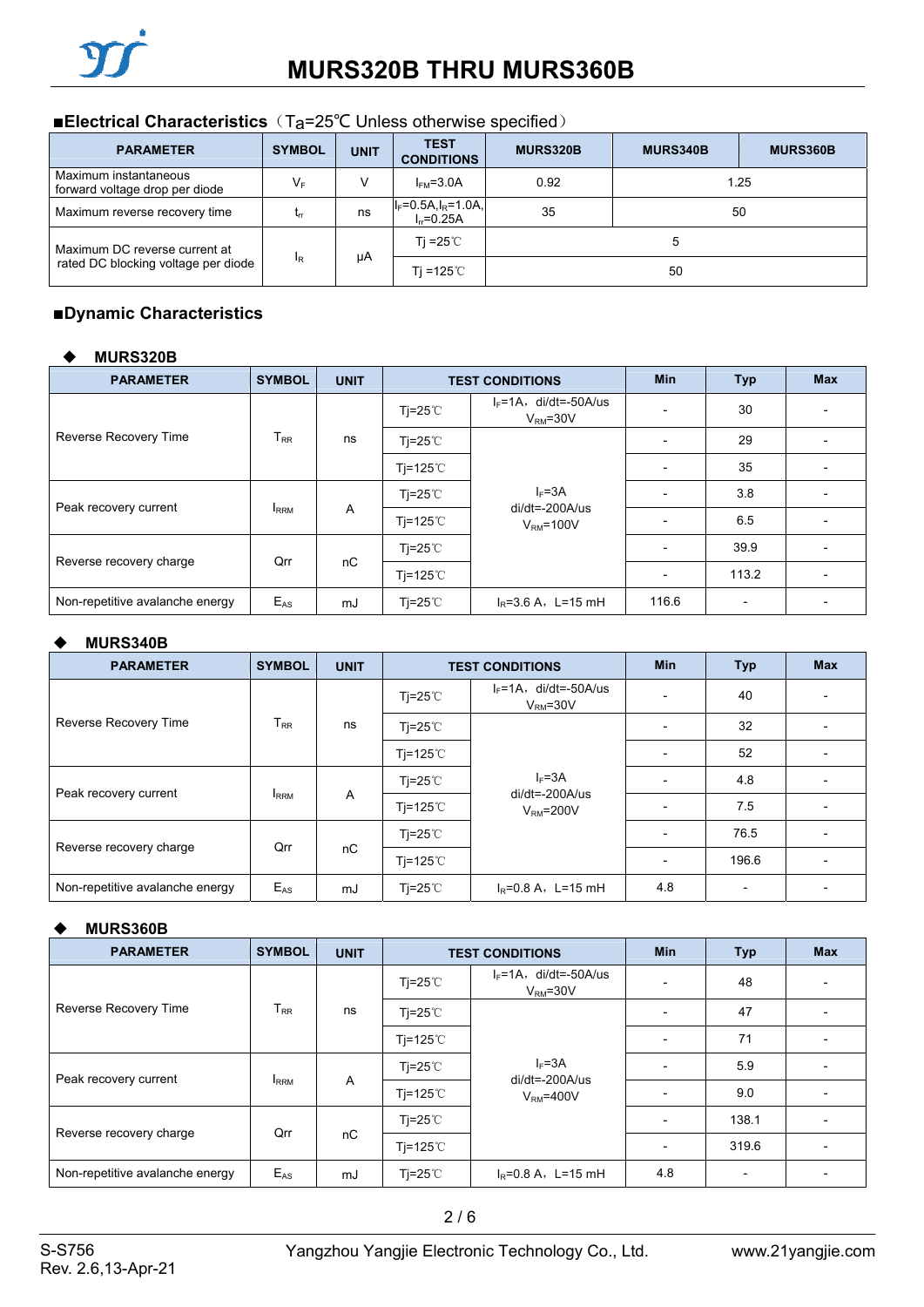

| <b>PARAMETER</b>                  | <b>SYMBOL</b>                | <b>UNIT</b> | MURS320B | MURS340B | MURS360B |
|-----------------------------------|------------------------------|-------------|----------|----------|----------|
|                                   | $R\theta J - A^{(1)}$        |             |          | 60       |          |
| <b>Typical Thermal resistance</b> | $R\theta$ J-L <sup>(1)</sup> | °C/W        |          | 20       |          |
|                                   | $R\theta$ J-C <sup>(1)</sup> |             | 18       |          |          |

Note:

(1) Thermal resistance from junction to ambient and from junction to lead mounted on P.C.B. with 0.3" x 0.3" (8.0 mm x 8.0 mm) copper pad areas

# ■ **Characteristics** (Typical)

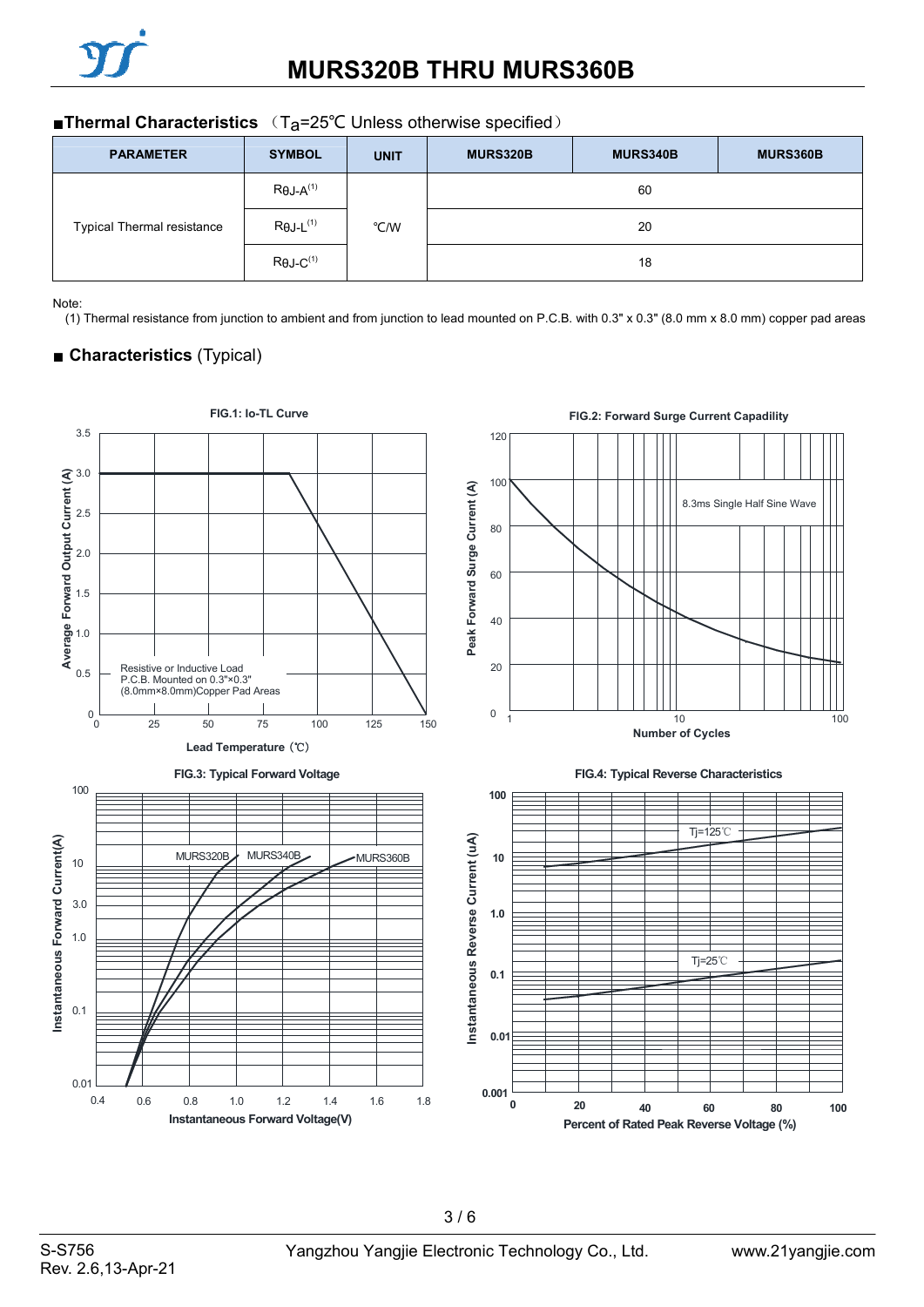



#### **FIG.5: Diagram of circuit and Testing wave form of reverse recovery time**

## ■**Ordering Information** (Example)

| <b>PREFERED P/N</b> | <b>PACKING</b><br><b>CODE</b> | UNIT WEIGHT(q)    | <b>MINIMUM</b><br><b>PACKAGE(pcs)</b> | <b>INNER BOX</b><br><b>QUANTITY(pcs)</b> | <b>OUTER CARTON</b><br><b>QUANTITY(pcs)</b> | <b>DELIVERY</b><br><b>MODE</b> |
|---------------------|-------------------------------|-------------------|---------------------------------------|------------------------------------------|---------------------------------------------|--------------------------------|
| MURS320B-MURS360B   | F <sub>1</sub>                | Approximate 0.096 | 3000                                  | 6000                                     | 48000                                       | 13" reel                       |
| MURS320B-MURS360B   | F <sub>2</sub>                | Approximate 0.096 | 750                                   | 6000                                     | 24000                                       | 7" reel                        |
| MURS320B-MURS360B   | F <sub>3</sub>                | Approximate 0.096 | 500                                   | 4000                                     | 16000                                       | 7" reel                        |

### ■ Outline Dimensions



| <b>DO-214AA(SMB)</b> |      |      |  |  |  |
|----------------------|------|------|--|--|--|
| Dim                  | Min  | Max  |  |  |  |
| А                    | 1.85 | 2.15 |  |  |  |
| B                    | 3.30 | 3.94 |  |  |  |
| С                    | 4.05 | 4.75 |  |  |  |
| D                    | 1.99 | 2.61 |  |  |  |
| Е                    | 5.21 | 5.59 |  |  |  |
| F                    | 0.90 | 1.41 |  |  |  |
| G                    | 0.10 | 0.20 |  |  |  |
| н                    | 0.15 | 0.31 |  |  |  |

4 / 6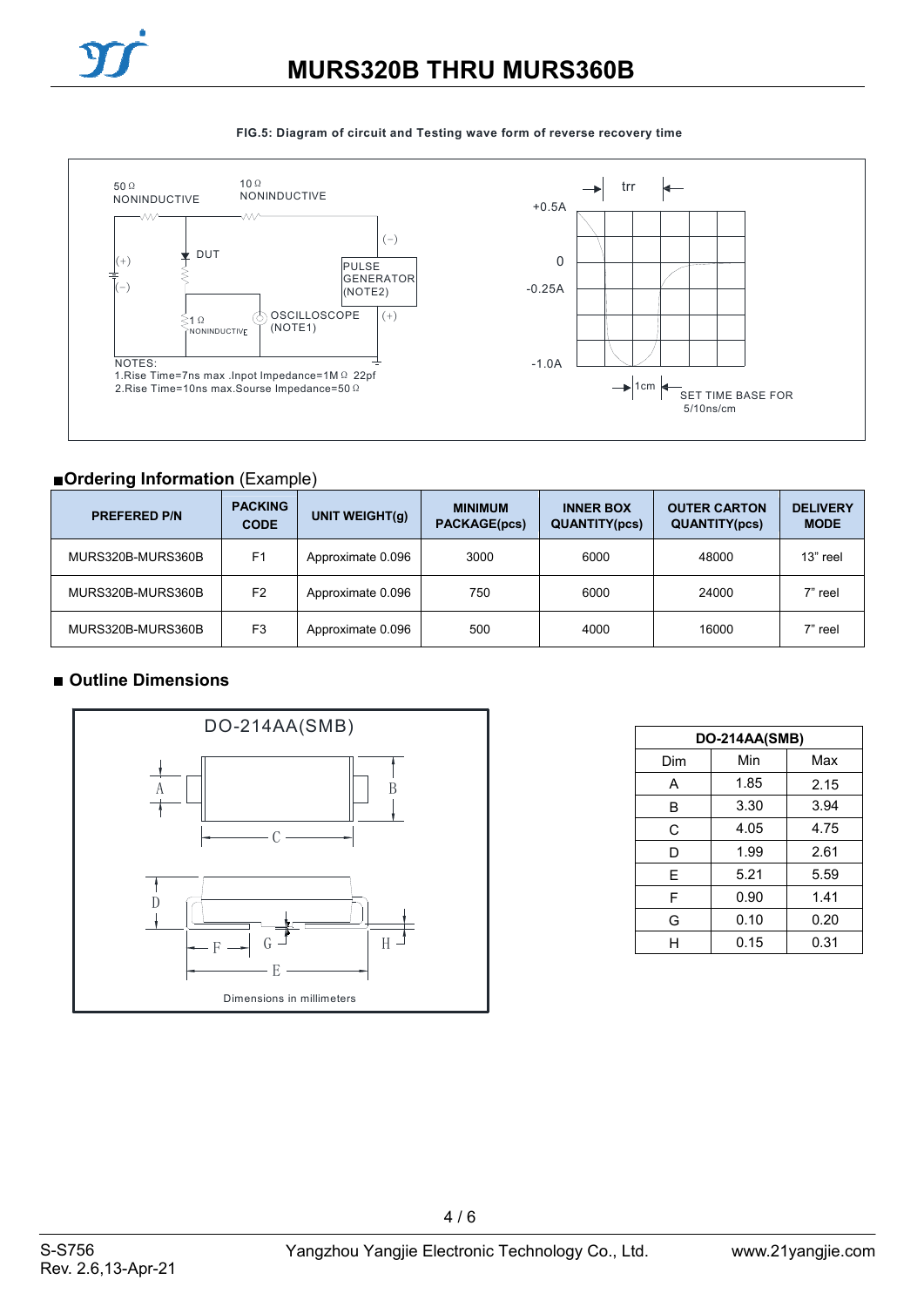

# **■ Suggested pad layout**



| DO-214AA(SMB)  |                    |  |  |  |
|----------------|--------------------|--|--|--|
| Dim            | <b>Millimeters</b> |  |  |  |
| P <sub>1</sub> | 6.8                |  |  |  |
| P <sub>2</sub> | 4.3                |  |  |  |
| P3             | 1.8                |  |  |  |
| Q1             | 2.5                |  |  |  |
| Q2             | 2.3                |  |  |  |